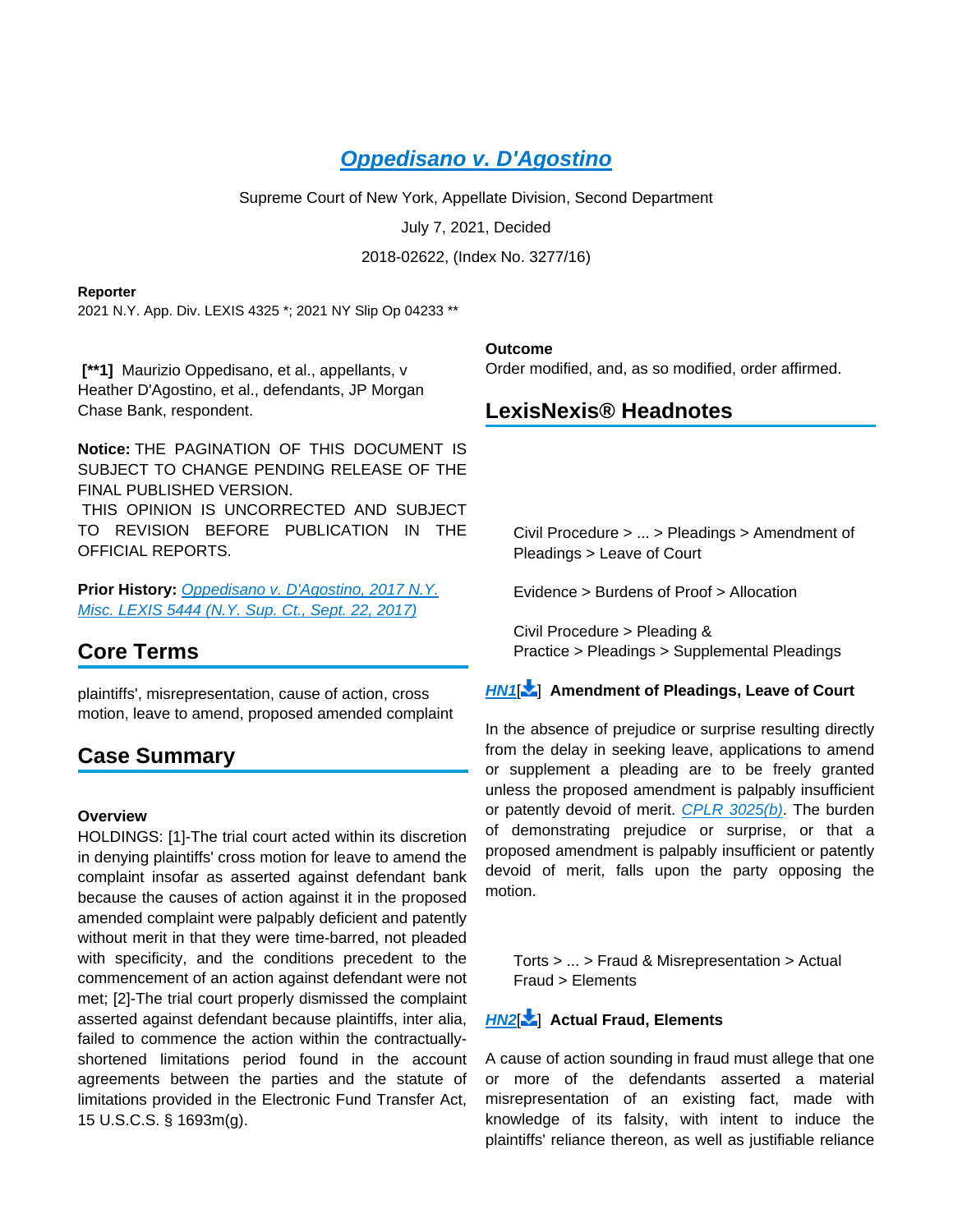upon the misrepresentation, and damages. Where a cause of action or defense is based upon misrepresentation, fraud, mistake, willful default, breach of trust or undue influence, the circumstances constituting the wrong shall be stated in detail. [CPLR](https://advance.lexis.com/api/document?collection=statutes-legislation&id=urn:contentItem:5GFX-TW81-DXC8-00M0-00000-00&context=1000516)   $3016(b)$ . The elements of such claims must all be supported by factual allegations containing the details constituting the wrong in order to satisfy the pleading requirements of [CPLR 3016\(b\)](https://advance.lexis.com/api/document?collection=statutes-legislation&id=urn:contentItem:5GFX-TW81-DXC8-00M0-00000-00&context=1000516).

**Counsel: [\*1]** Jack Angelou, Mineola, NY, for appellants.

Sill Cummis & Gross P.C., New York, NY (**Tyler J. Kandel** and Lauren C. Watson of counsel), for respondent.

**Judges:** MARK C. DILLON, J.P., SYLVIA O. HINDS-RADIX, COLLEEN D. DUFFY, PAUL WOOTEN, JJ. DILLON, J.P., HINDS-RADIX, DUFFY and WOOTEN, JJ., concur.

## **Opinion**

#### DECISION & ORDER

In an action, inter alia, to recover damages for fraud, misrepresentation, and conversion, the plaintiffs appeal from an order of the Supreme Court, Queens County (Rudolph E. Greco, Jr., J.), dated September 22, 2017. The order granted the motion of the defendant JPMorgan Chase Bank, N.A., pursuant to CPLR  $3211(a)$  to dismiss the complaint insofar as asserted against it and denied the plaintiffs' cross motion pursuant to  $CPLR$  3025(b) for leave to amend the complaint.

ORDERED that the order is modified, on the law and in the exercise of discretion, by deleting the provision thereof denying that branch of the plaintiffs' cross motion which was pursuant to  $CPLR$  3025(b) for leave to amend the complaint insofar as asserted against the defendants Heather D'Agostino, Anthony D'Agostino, Marie Borque, First Central Savings Bank, and "other John and Jane Doe defendants," and substituting therefor a provision granting that branch of the **[\*2]**  cross motion; as so modified, the order is affirmed, with costs to the defendant JPMorgan Chase Bank, N.A.

In March 2016, the plaintiffs commenced this action against the defendant JPMorgan Chase Bank, N.A., sued herein as JP Morgan Chase Bank (hereinafter Chase), and the defendants Heather D'Agostino,

Anthony D'Agostino, and Marie Borque (hereinafter collectively the individual defendants), as well as the defendant First Central Savings Bank and "other John and Jane Doe defendants" (hereinafter collectively, except for Chase, the remaining defendants) to recover damages, inter alia, for fraud, misrepresentation, and conversion. The plaintiffs alleged that, from 2009 through 2015, they were the victims of fraudulent activity perpetrated by the individual defendants with the assistance of Chase. According to the plaintiffs, beginning in 2009 through 2015, their funds, which were held in certain bank accounts managed by Chase, were taken by the individual defendants, without the plaintiffs' authorization, by various means in which Chase was alleged to have been complicit, including through forged checks and unauthorized electronic transfers to other bank accounts and entities. The plaintiffs **[\*3]** alleged that Heather D'Agostino was convicted of grand larceny in the second degree in connection with this matter and that Anthony D'Agostino, her husband, who is an assistant vice president at Chase, and Borque, her mother, participated in the scheme.

Chase moved pursuant to CPLR  $3211(a)(1)$ , [\(5\)](https://advance.lexis.com/api/document?collection=statutes-legislation&id=urn:contentItem:618R-GP63-CH1B-T1NB-00000-00&context=1000516) and [\(7\)](https://advance.lexis.com/api/document?collection=statutes-legislation&id=urn:contentItem:618R-GP63-CH1B-T1NB-00000-00&context=1000516) to dismiss the complaint insofar as asserted against it, and the plaintiffs cross-moved pursuant to CPLR  $3025(b)$  for leave to amend the complaint. In an order dated September 22, 2017 (hereinafter the September 2017 order), the Supreme Court granted Chase's motion and denied the plaintiffs' cross motion. Thereafter, Anthony D'Agostino and Borque separately moved pursuant to CPLR  $3211(a)/7$  to dismiss the complaint insofar as asserted against each of them (see Oppedisano v D'Agostino, \_ AD3d \_ [Appellate Division Docket No. 2018-06901; decided herewith]). The plaintiffs appeal from the September 2017 order.

**[HN1](https://advance.lexis.com/api/document?collection=cases&id=urn:contentItem:6338-3K71-JTGH-B36K-00000-00&context=1000516&link=clscc1)<sup>[4</sup>]** "In the absence of prejudice or surprise resulting directly from the delay in seeking leave, applications to amend or supplement a pleading are to be freely granted unless the proposed amendment is palpably insufficient or patently devoid of merit" (Wells [Fargo Bank, N.A. v Spatafore, 183 AD3d 853, 853, 122](https://advance.lexis.com/api/document?collection=cases&id=urn:contentItem:5YY6-4RS1-F22N-X054-00000-00&context=1000516)  [N.Y.S.3d 557](https://advance.lexis.com/api/document?collection=cases&id=urn:contentItem:5YY6-4RS1-F22N-X054-00000-00&context=1000516) [internal quotation marks omitted]; see [CPLR 3025\[b\]](https://advance.lexis.com/api/document?collection=statutes-legislation&id=urn:contentItem:5CT3-08C1-6RDJ-84J6-00000-00&context=1000516); [Nationstar Mtge., LLC v Jean-Baptiste,](https://advance.lexis.com/api/document?collection=cases&id=urn:contentItem:5XSB-YM91-FK0M-S1XK-00000-00&context=1000516)  [178 AD3d 883, 886, 114 N.Y.S.3d 402](https://advance.lexis.com/api/document?collection=cases&id=urn:contentItem:5XSB-YM91-FK0M-S1XK-00000-00&context=1000516)). "The burden of demonstrating **[\*4]** prejudice or surprise, or that a proposed amendment is palpably insufficient or patently devoid of merit, falls upon the party opposing the motion" ([Wells Fargo Bank, N.A. v Spatafore, 183 AD3d](https://advance.lexis.com/api/document?collection=cases&id=urn:contentItem:5YY6-4RS1-F22N-X054-00000-00&context=1000516)  [at 853](https://advance.lexis.com/api/document?collection=cases&id=urn:contentItem:5YY6-4RS1-F22N-X054-00000-00&context=1000516); see [U.S. Bank Trust, N.A. v Carter, 164 AD3d](https://advance.lexis.com/api/document?collection=cases&id=urn:contentItem:5SXW-GFH1-F8SS-600M-00000-00&context=1000516)  [539, 541-542, 83 N.Y.S.3d 1](https://advance.lexis.com/api/document?collection=cases&id=urn:contentItem:5SXW-GFH1-F8SS-600M-00000-00&context=1000516)). Here, the Supreme Court providently exercised its discretion in denying that